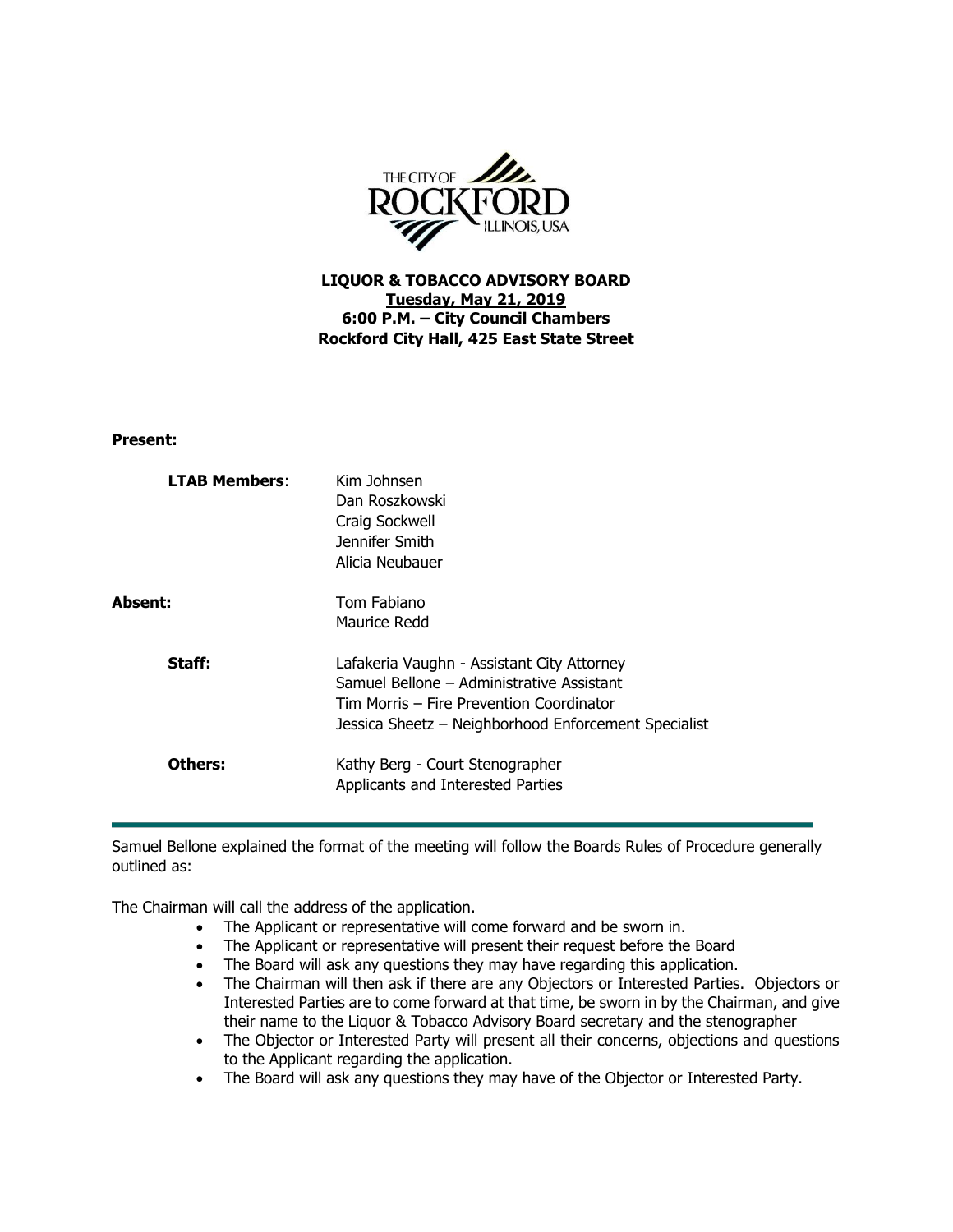- The Applicant will have an opportunity to rebut the concerns/questions of the Objector or Interested Party
- No further discussion from the Objector or Interested Party will occur after the rebuttal of the Applicant.
- The Board will then discuss the application and a vote will be taken.

It was further explained to the public in attendance, applicants, objectors and interested parties that this meeting is not a final vote on any item. The date of the Codes & Regulations meeting was given as Tuesday, May 28, 2019, at 5:30 PM in City Council Chambers in this building as the second vote on these items. The public in attendance, applicants, objectors and interested parties were instructed that they could contact the Zoning Office for any further information and the phone number was listed on the top of the agenda which was made available to all those in attendance. This information was also presented in written form attached to the agendas and letters sent to adjacent property owners.

The meeting was called to order at 8:13 PM. A **MOTION** was made by Kim Johnsen to **Approve** the minutes from the April 16, 2019 meeting as written. The Motion was **SECONDED** by Jennifer Smith and **CARRIED** by a vote of 5-0 with Tom Fabiano and Maurice Redd absent.

Due to no applications, there was no LTAB meeting held on March 19, 2019.

| 019-LTAB-005 | 226 South Main Street                                                     |
|--------------|---------------------------------------------------------------------------|
| Applicant    | Thomas Minnihan / Minnihan's Irish Inc. dba Minnihan's Pub                |
| Ward 13      | <b>Sale of liquor by the drink</b> in conjunction with a tavern and video |
|              | gaming in a C-4, Urban Mixed-Use Zoning District                          |

Prior to the meeting, a request was received from the Applicant's attorney requesting that this item be Laid Over to the June 18<sup>th</sup> meeting.

A **MOTION** was made by Craig Sockwell to **LAY OVER** the Sale of liquor by the drink in conjunction with a tavern and video gaming in a C-4, Urban Mixed-Use Zoning District at 226 South Main Street. The motion was **SECONDED** by Kim Johnsen and **CARRIED** by a vote of 5-0.

| 019-LTAB-006 | <b>2315 Harrison Avenue</b>                                           |
|--------------|-----------------------------------------------------------------------|
| Applicant    | Anthony Angileri / Tony's Victory Tap, LLC dba Tony's Victory Tap     |
| Ward 06      | Sale of liquor by the drink and the Sale of packaged liquor in        |
|              | conjunction with a tavern and restaurant with video gaming in an I-1, |
|              | Light Industrial Zoning District                                      |

Prior to the meeting, a request was received from the Applicant's attorney requesting that this item be Laid Over to the June  $18<sup>th</sup>$  meeting.

A **MOTION** was made by Craig Sockwell to **LAY OVER** the Sale of liquor by the drink and the Sale of packaged liquor in conjunction with a tavern and restaurant with video gaming in an I-1, Light Industrial Zoning District at 2315 Harrison Avenue. The motion was **SECONDED** by Kim Johnsen and **CARRIED** by a vote of 5-0.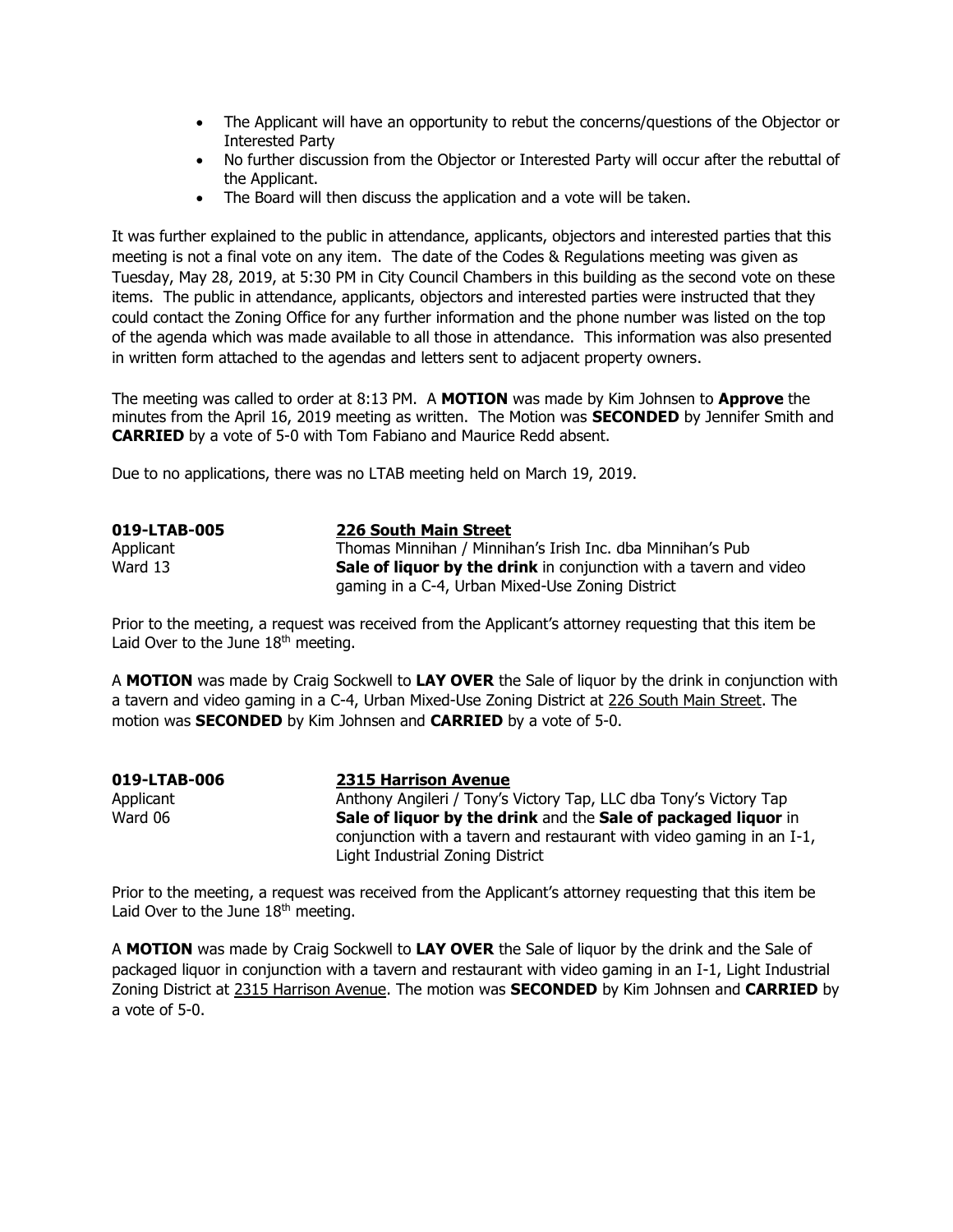## **019-LTAB-007 124 North Main Street**

Applicant James Alberto / Strongback Enterprises Inc. dba Octane Ward 03 **Sale of liquor by the drink** in conjunction with a restaurant and outdoor seating area in a C-4, Urban Mixed-Use Zoning District

The subject property is on the west side of North Main Street and 200 feet north of West State Street. Attorney Shawn Fulbright and James Alberto were present. Attorney Fulbright is representing Mr. Alberto. He explained that this application is for the same restaurant as the current Octane. Mr. Alberto started as a bus boy for six (6) years then worked at Abreo for another six (6) years. The applicant returned to Octane where he has ran the business for seven (7) years. The applicant has to receive a new liquor license since becoming the new owner of Octane and he intends to run it the same way as it is now.

Attorney Vaughn asked the applicant to confirm the name of the business because the application had Octane RKFD. The applicant stated that the name would stay the same. Attorney Vaughn also asked if the applicant agrees to the conditions of approval. The applicant stated that he does agree to the conditions.

Staff Recommendation is for Approval with twelve (12) conditions. No Objectors or Interested parties were present.

A **MOTION** was made by Alicia Neubauer to **APPROVE** the Sale of liquor by the drink in conjunction with a restaurant and outdoor seating area in a C-4, Urban Mixed-Use Zoning District. The motion was **SECONDED** by Kim Johnsen and **CARRIED** by a vote of 5-0.

Approval is subject to the following conditions.

- 1. Must meet all applicable Building and Fire Codes.
- 2. Compliance with all City of Rockford Liquor Codes.
- 3. Window display signage is limited to 20% of window area.
- 4. That the windows shall not be covered with bars or other devices that block the windows.
- 5. The sale of liquor by the drink shall be limited to the submitted interior floor plans and outdoor seating area.
- 6. The proposed use shall not have a cover charge.
- 7. The proposed use shall not have a dance floor.
- 8. The proposed use shall not have operate as a nightclub.
- 9. The hours of operation shall be limited to Tuesday to Thursday, 8:00 a.m. to 10:00 p.m., Friday 8:00 a.m. to midnight and Saturday 5:00 p.m. to midnight. The business is closed on Sunday and Monday.
- 10. Submittal of the outdoor seating area and approval of the sidewalk café permit from the Public Works Department.
- 11. Any pending general ordinance case(s) must be resolved prior to issuance of the license.
- 12. All outstanding general ordinance fines must be paid prior to issuance of the license.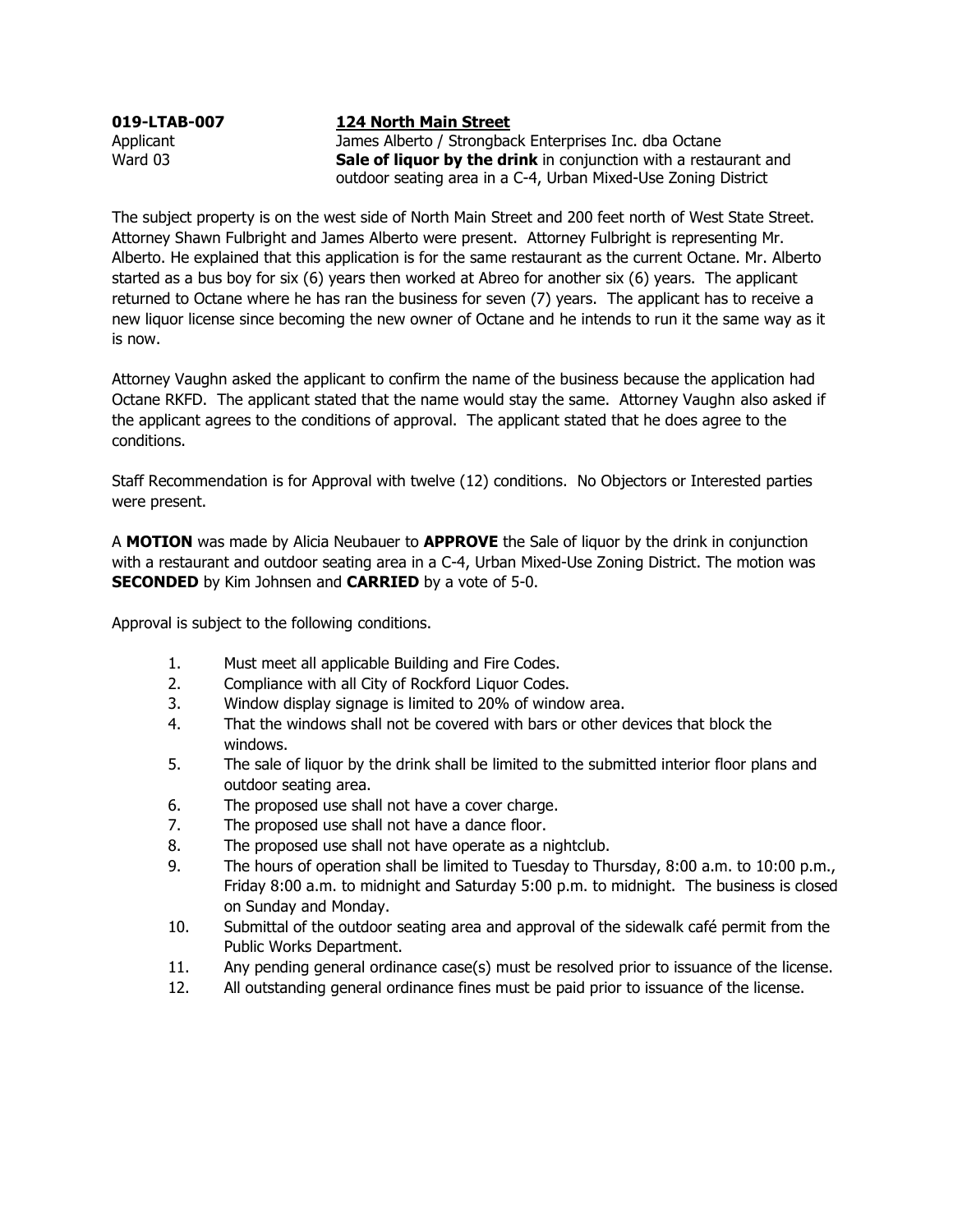| 019-LTAB-008 | 2514 South Alpine Road                                             |
|--------------|--------------------------------------------------------------------|
| Applicant    | Moran Foods, LLC dba Save-A-Lot                                    |
| Ward 14      | Sale of packaged beer and wine in conjunction with a grocery store |
|              | in a C-3, General Commercial Zoning District                       |
| 019-LTAB-009 | 1701 West State Street                                             |
| Applicant    | Moran Foods, LLC dba Save-A-Lot                                    |
| Ward 13      | Sale of packaged beer and wine in conjunction with a grocery store |
|              | in a C-2, Limited Commercial Zoning District                       |

The board asked to have both applications to be heard at the same time.

The subject property located at 2514 South Alpine Road is a tenant space is located within the Alpine Village Shopping Center on the northeast corner of South Alpine Road and Harrison Avenue. The parcel is surrounded by commercial and residential uses. The subject property is the Save-A-Lot grocery store that currently does not sell packaged liquor.

The subject property located at 1701 West State Street on the northwest corner of West State Street and North Central Avenue. The subject property was built in 2015 as a grocery store. The subject property is the Save-A-Lot grocery store that currently does not sell packaged liquor.

Attorney John Guest is representing Moran Foods, LLC. Attorney Guest would first like to address the application that is recommended for denial, which is for 1701 West State Street. He explained that they are only going to sell wine and beer. Their main interest is to have the stores be safe for customers and everyone involved. He stated that he does realize the amount of calls for the West State store is large. However, the majority of the calls are in the parking lot and not inside of the store itself. He also stated that the stores do have an armed security guard at the West State store from 12:00 PM to close. All employees are trained on selling liquor. Having the ability to sell liquor from the stores will keep the stores competitive with other stores.

Jennifer Smith asked if there are cameras in the parking lot. Attorney Guest stated that there are no cameras in the parking lot but there are cameras in the stores. The employees are trained to maintain the safety of customers and other employees.

Attorney Vaughn asked if the applicant agrees to the conditions for approval for the Alpine store. Attorney Guest stated the applicant does agree with the conditions.

Dan Roszkowski asked if the location on West State Street was located next to an elementary school. Attorney Vaughn confirmed that there is a school nearby. Craig Sockwell asked if the Alderman of the ward is in support of the sale of beer and wine at the West State Store. Attorney Vaughn responded that she had been advised that the Alderman of the ward was not in support of the application. Attorney Vaughn also stated that during the development of the property a few years ago, it was presented to the community and City Council, that the West State store would not have liquor sales.

Alicia Neubauer asked if it was possible for the beer and wine to only be sold at the West State store when the guard is there. Attorney Vaughn stated that it would be hard to enforce, but it could be included in a revised security plan. Attorney Guest stated that a guard could be at the store from open to close allowing the sale of beer and wine.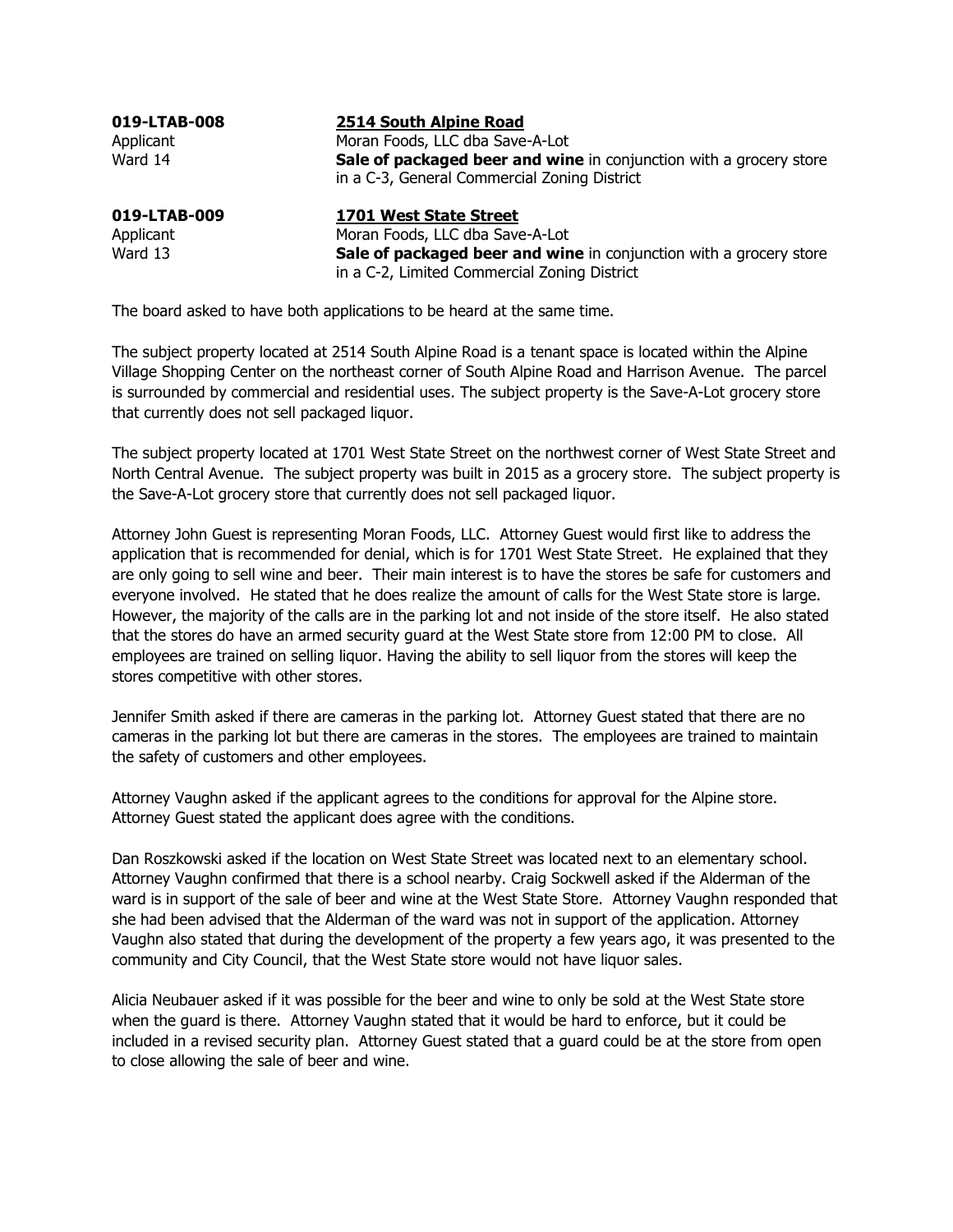Staff Recommendation is for Approval for 2514 South Alpine with nine (9) conditions. No Objectors or Interested parties were present.

Staff Recommendation is for Denial for 1701 West State Street. No Objectors or Interested parties were present.

A **MOTION** was made by Jennifer Smith to **APPROVE** the Sale of packaged beer and wine in conjunction with a grocery store in a C-3, General Commercial Zoning District located at 2514 South Alpine Road. The motion was **SECONDED** by Craig Sockwell and **CARRIED** by a vote of 5-0.

Approval is subject to the following conditions.

- 1. Meet all applicable Building and Fire Codes.
- 2. Compliance with all City of Rockford Liquor and Tobacco Codes.
- 3. The sale of beer and wine shall be limited to the interior site plan that was submitted Exhibit E.
- 4. The hours of operation will be limited to 8:00 A.M. to 9:00 P.M. Monday through Sunday.
- 5. Window display signage is limited to 20% of window area.
- 6. The windows shall not be covered with bars or other devices that block the windows.
- 7. Any pending general ordinance case(s) must be resolved prior to issuance of the license.
- 8. All outstanding general ordinance fines must be paid prior to the issuance of the license.
- 9. All conditions must be met prior to establishment of use.

A **MOTION** was made by Jennifer Smith to **APPROVE** the Sale of packaged beer and wine in conjunction with a grocery store in a C-2, Limited Commercial Zoning District located at 1701 West State Street with the addition of adding an armed security guard shall be on site for all hours of operation. The motion was **SECONDED** by Kim Johnsen and **CARRIED** by a vote of 4-1, with Craig Sockwell voting Nay.

Approval is subject to the following conditions.

- 1. Meet all applicable Building and Fire Codes.
- 2. Compliance with all City of Rockford Liquor and Tobacco Codes.
- 3. The sale of beer and wine shall be limited to the interior site plan that was submitted Exhibit E.
- 4. The hours of operation will be limited to 8:00 A.M. to 9:00 P.M. Monday through Sunday.
- 5. Window display signage is limited to 20% of window area.
- 6. The windows shall not be covered with bars or other devices that block the windows.
- 7. Any pending general ordinance case(s) must be resolved prior to issuance of the license.
- 8. All outstanding general ordinance fines must be paid prior to the issuance of the license.
- 9. All conditions must be met prior to establishment of use.
- 10. Applicant shall have an armed security guard at all hours of operation.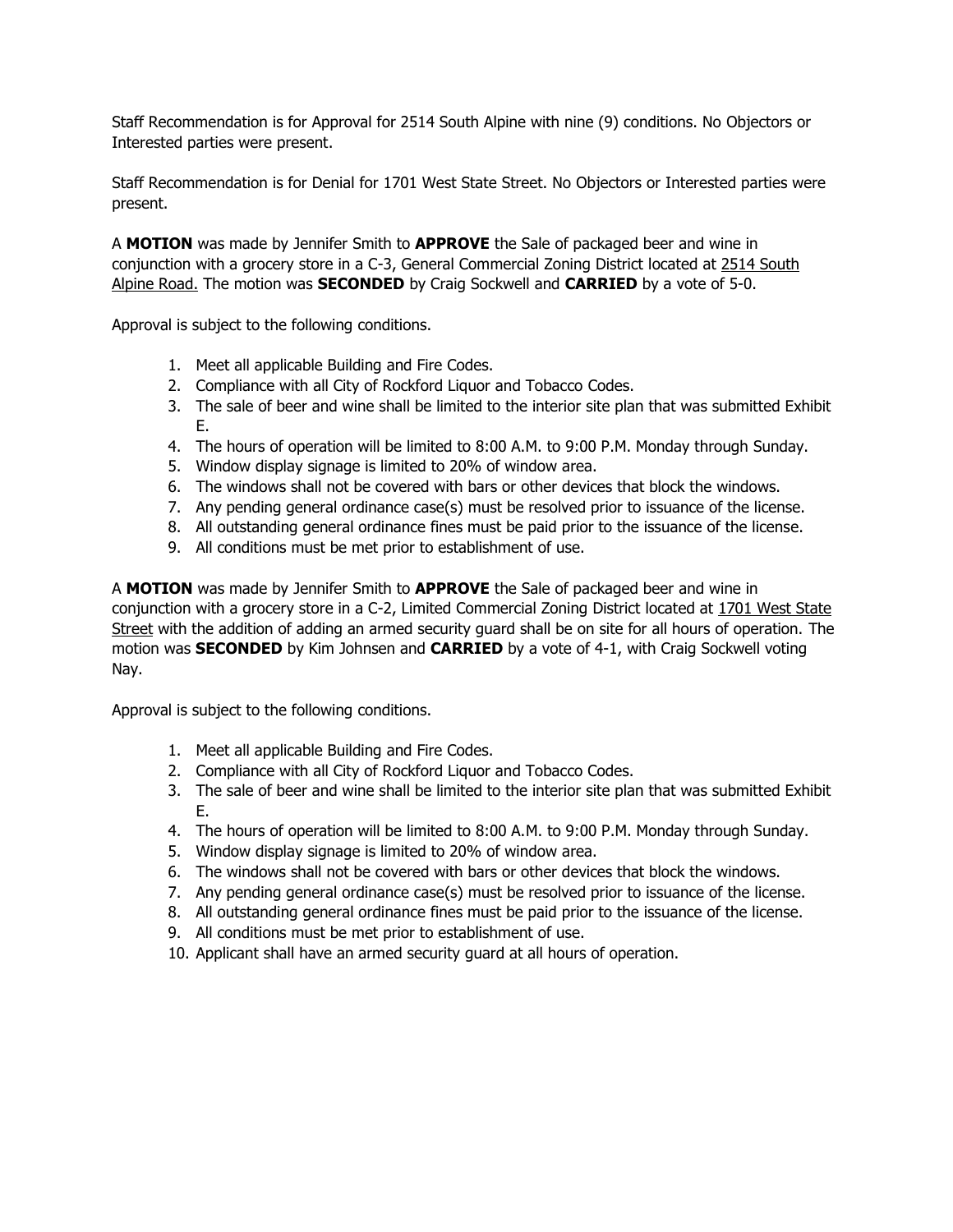**019-LTAB-010 1006 Charles Street**

Applicant Walid Jarwsh dba Midtown Wireless Ward 11 **Sale of tobacco products** in conjunction with a retail and grocery store in a C-4, Urban Mixed-Use Zoning District

The applicant Walid Jarwsh and Joseph Fonseca were present. The subject property is located on the southeast corner of East State Street and 6<sup>th</sup> Street and south of Charles Street.

Mr. Fonseca spoke on behalf of the applicant. They are business partners and own a phone business at 1006 Charles Street. They offer free phones to help people in need in the community. They also sell and fix phones in their shop. They used to sell soda and chips for customers that would wait for their phones to be fixed. The business is currently family owned and wants to expand. The applicant's family lives upstairs.

Jennifer Smith asked Mr. Fonseca if the store would become a grocery store because in the staff recommendation, it notes that the tobacco application includes grocery store. He explained that they could provide drinks in coolers and some chips because they used to in the past. Alicia Neubauer asked where the coolers will be located. Mr. Fonseca stated that the coolers will be located in front of the store windows. Ms. Neubauer stated that the coolers in front of the window would be a concern because of visibility. The Board asked for size dimensions of the proposed coolers. Mr. Fonseca explained that they can move the coolers to the middle of the store. Craig Sockwell stated that if the applicant could provide a better drawing, there would be less confusion. Jennifer Smith asked if staff would be willing to recommend approval if the applicant submitted a new drawing. Attorney Vaughn said that she cannot confirm but most likely they would not. The Board would recommend that the applicant resubmit a clear business and site plan and work with staff for approval. The business plan should also include the percentage of sales for phones, tobacco and food.

Staff Recommendation is for Denial. No Objectors or Interested parties were present.

A **MOTION** was made by Kim Johnsen to **LAY OVER** the Sale of tobacco products in conjunction with a retail and grocery store in a C-4, Urban Mixed-Use Zoning District. The motion was **SECONDED** by Craig Sockwell and **CARRIED** by a vote of 4-1, with Craig Sockwell voting Nay.

| 019-LTAB-011 | 5965 Columbia Parkway                                                  |
|--------------|------------------------------------------------------------------------|
| Applicant    | Casey's Retail Company dba Casey's General Store                       |
| Ward 14      | Sale of packaged liquor and the Sale of tobacco products in            |
|              | conjunction with a convenience store and gas station in a C-3, General |
|              | <b>Commercial Zoning District</b>                                      |

The subject property is located on the southwest corner of Columbia Parkway and South Mulford Road. The subject property is surrounded by commercial and residential uses.

Nubia Bohms, the area manager for Casey's General Store was present and spoke on behalf of the application. They are requesting a liquor and tobacco license at Casey's General Store. There are set hours for liquor and tobacco sales. The hours of sales are 6:00 AM to 12:00 AM, Monday through Saturday and 9:00 AM to 12:00 AM on Sunday. The liquor will be in a locked cabinet for security reasons. The business plans to open in Mid-August.